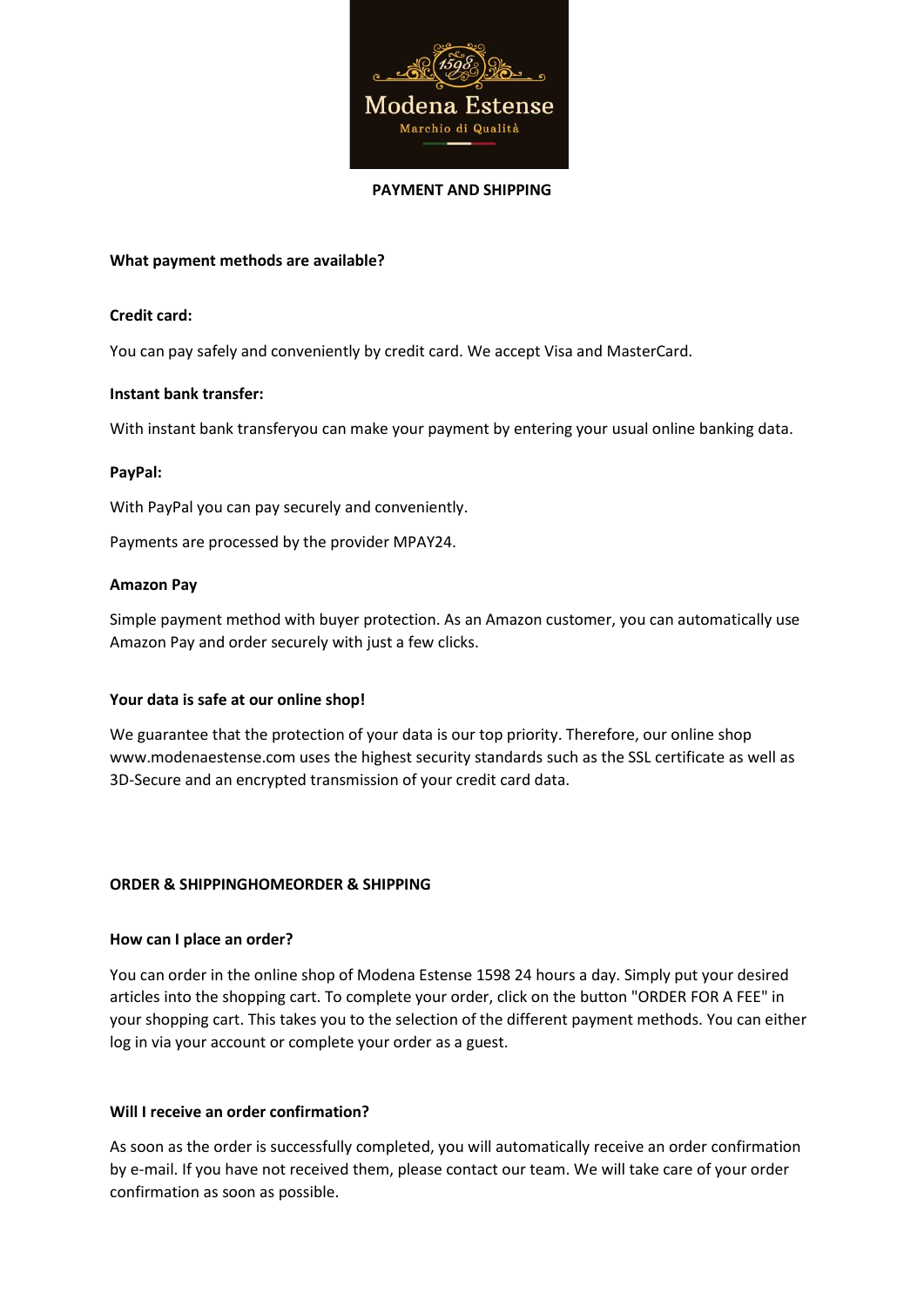

### **Can I also order by e-mail?**

We ask for your understanding that orders by e-mail, telephone, letter or fax cannot be accepted.

# **Are the products always available?**

In our online shop of Modena Estense 1598 the article is marked as "in stock", that means we still have enough goods in our stock. If an article is not available, it will be marked as "out of stock" - we will of course make sure that the article is available again as soon as possible.

### **Where can my order be delivered to?**

We deliver to Austria, Italy and Germany. Of course, we are constantly working on new target countries and aim for worldwide shipping.

### **How are the parcels sent?**

Our packages are mainly sent by post.

# **What are the shipping costs?**

From an order value of 50 € we deliver free of charge to Austria, Germany, Italy, France and the Netherlands. If this order value is not reached, the shipping costs will be charged proportionally as follows:

| Delivery countries: AT, DE, FR, NL, IT |                                    |
|----------------------------------------|------------------------------------|
| <b>Order value</b>                     | <b>Proportional shipping costs</b> |
| 1-15€                                  | 10€                                |
| 20-30€                                 | 7€                                 |
| 35-49€                                 | 5€                                 |

A minimum order value does not exist.